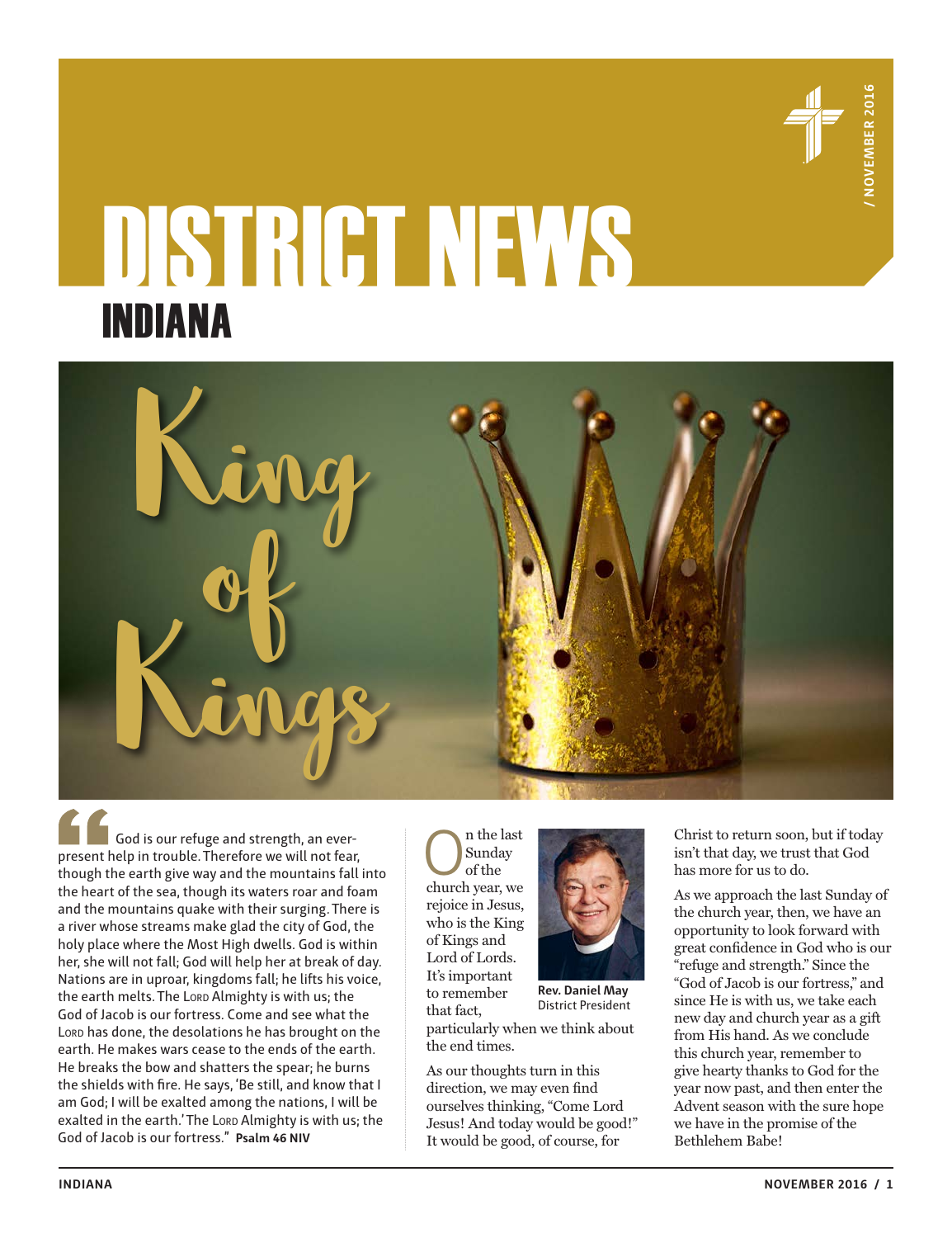# CHURCH BODY

# **Small-town ministry**



# **A precious joy**

## **By Rev. Jared Raebel**  Faith Lutheran Church, DeMotte

ike Indiana native John Cougar<br>Mellencamp, "I was born in a sn<br>town" (Amenia, N.D.); I was rais<br>in a small town (Red I ake Falls Min Mellencamp, "I was born in a small town" (Amenia, N.D.); I was raised in a small town (Red Lake Falls, Minn.); and now I live and serve a church in a small town (DeMotte).

In my small-town stays, I still experience the joy of being surrounded by many who have what I call a pre-Industrial Revolution Christian faith. My sainted father, who served as a pastor in a small town for many years, first pointed out that of all the vocations of the parishioners he served, it is the farmer who exhibits the most dependent faith. My father said this is because the farmer knows

he is directly dependent on the Lord for his bounty. His crops need the right amount of sunshine, rain and protection from destructive weather elements. The farmer knows that only the Lord, "whom the wind and the sea obey" (Mark 4:41), controls them. Thus, when dry weather conditions occur, we hear the farmer say, "We need some rain," which is not only a statement of fact; it is a prayerful petition.

In the rural church I serve, there is only one member who is a farmer. The rest of the congregation, however, still drives by Indiana cornfields and during a dry season prays the farmer's prayer, "We need some rain." Their rural lives have made them more aware of the connection between those crops and their food on the table.

This trust in the Heavenly Father is a joy to witness and work with in rural America. Here, it is easier to preach man's total dependence upon God for salvation. Through the Father's Son, Jesus Christ, He has procured something for us we can't procure for ourselves. Thus, when the dry season of death surrounds us and we call to the Lord, "We need some refreshing rain (Acts 3:21)," the Lord happily obliges, refreshing us with His means of grace. In them, He empowers us to put our trust in His promise to give us a bountiful harvest in heaven.

For this reason, it is a joy to share the Gospel of Christ with a rural community.

# **Challenges in rural ministry**

## **By Rev. Craig Muhlbach** St. John Lutheran Church, Sauers

n my 25 years of ministry, I have h<br>the privilege of serving the church<br>in a rural and small-town setting,<br>from towns with populations of 175 to n my 25 years of ministry, I have had the privilege of serving the church from towns with populations of 175 to communities of 18,000. Rural ministry has been a joy and sometimes a challenge. However, it has always been a blessing as God works in the lives of His people through His Word and Sacraments.

One of the joys of serving in a rural ministry is living in the same community with the people in your congregation. Everyone knows everyone else and often looks out for one another. I will always remember how the congregation welcomed my family and helped my wife, especially when the children were young. The children grew up in relative safety; they learned the importance of hard work and responsibility and grew to be strong church leaders like their parents and grandparents. The collective wisdom of long-time members is a tremendous gift as the people of God seek God's direction.

But with the many joys also come many challenges. For example, with the blessing of living in the community comes the challenge of dealing with conflict, since the complexity of family relationships and traditions are woven into the fabric of the congregation and community. Ministry in a rural setting also means your life is integrated into the community in many ways. This may involve school events, nursing homes and sports teams. Here, the lack of resources, as well as the need to learn administrative and timemanagement skills, can be challenging.

And while rural communities and congregations may or may not be growing, they are all changing. Economic challenges, an influx of more immigrants and an aging demographic all impact rural ministry. The rural community is also not exempt from the destructive paths of our culture. Even in the midst of such change, there is the conviction of the people of God that with a living faith



in Christ comes the grace to meet the challenges around them. The Church is Christ's, and He is the Good Shepherd that feeds and cares for His flock. He is their strength and shield!

Although filled with challenges, rural ministry is among the most rewarding as the Holy Spirit is at work in the lives of Christ's redeemed. How did I ever get to serve in a rural and small-town setting? It is an opportunity that God has given for which I am grateful.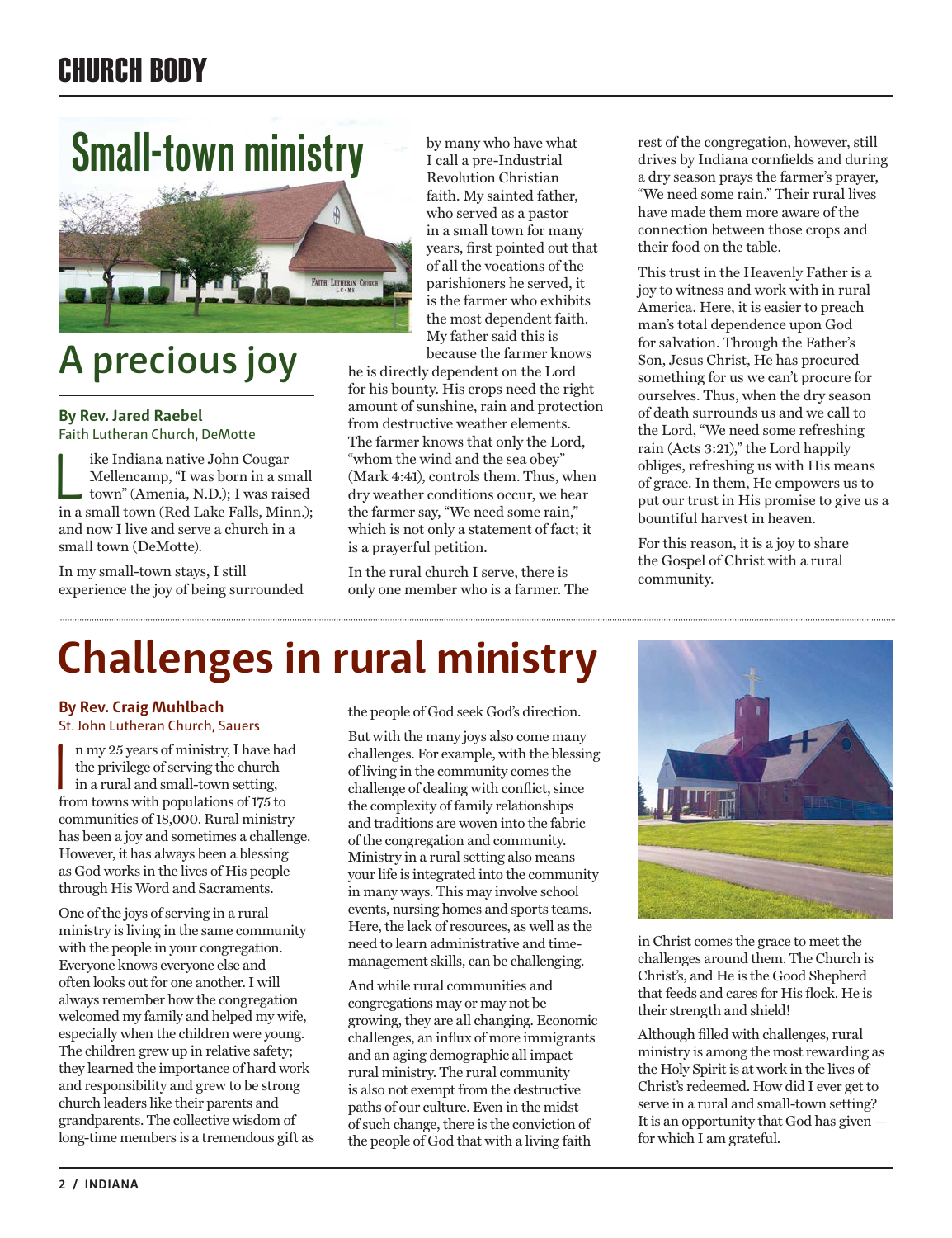## CHURCH BODY

# **New name, new locations…**



# Mission still based on **CHRIST** and His **WORD**

In its 40<sup>th</sup> year of ministry, Ca<br>
Lutheran Church has change<br>
name to Cornerstone Luthera<br>
Church, positioning the church n its 40th year of ministry, Carmel Lutheran Church has changed its name to Cornerstone Lutheran for expansion to new locations in Fishers and downtown Indianapolis. Committed to identifying as one congregation in multiple locations, the church chose one unified name for all current and future ministry sites.

"Our leadership has been deliberate in ensuring that the same DNA experienced at the Carmel site will be transferred to each future site of our church," says the Rev. Luther Brunette, senior pastor. "The 40-year ministry

of Carmel Lutheran Church continues, even as we expand to additional sites. We remain faithful to our mission to reach out, care for and build people toward maturity in Christ as one congregation in multiple communities."

In choosing the name "Cornerstone," the church deliberately sought "a unique Lutheran scriptural name for our ministry that describes our mission given to us by Christ Himself," says Brunette. "Our mission and ministry are clarified and focused, knowing that everything we do is built on Christ Jesus — who is our 'chief cornerstone' (Eph.  $2:20$  – and His Word."

Cornerstone's multisite model retains one staff serving the whole church in multiple locations (though additional staff may be hired with church growth) and through one church budget.

**Cornerstone Lutheran Church is a 2,000-member congregation with locations in:**

- ▶ **Carmel (4850 E. Main St.)**
- ▶ **Fishers (opening Nov. 20 at 13450 E. 116th St.)**
- ▶ **Downtown Indianapolis (719 Virginia Ave. in "The Hinge" office building).**

**Established in 1976, the church is celebrating 40 years of ministry in 2016. For more information, visit**  *CornerstoneLutheran.church.*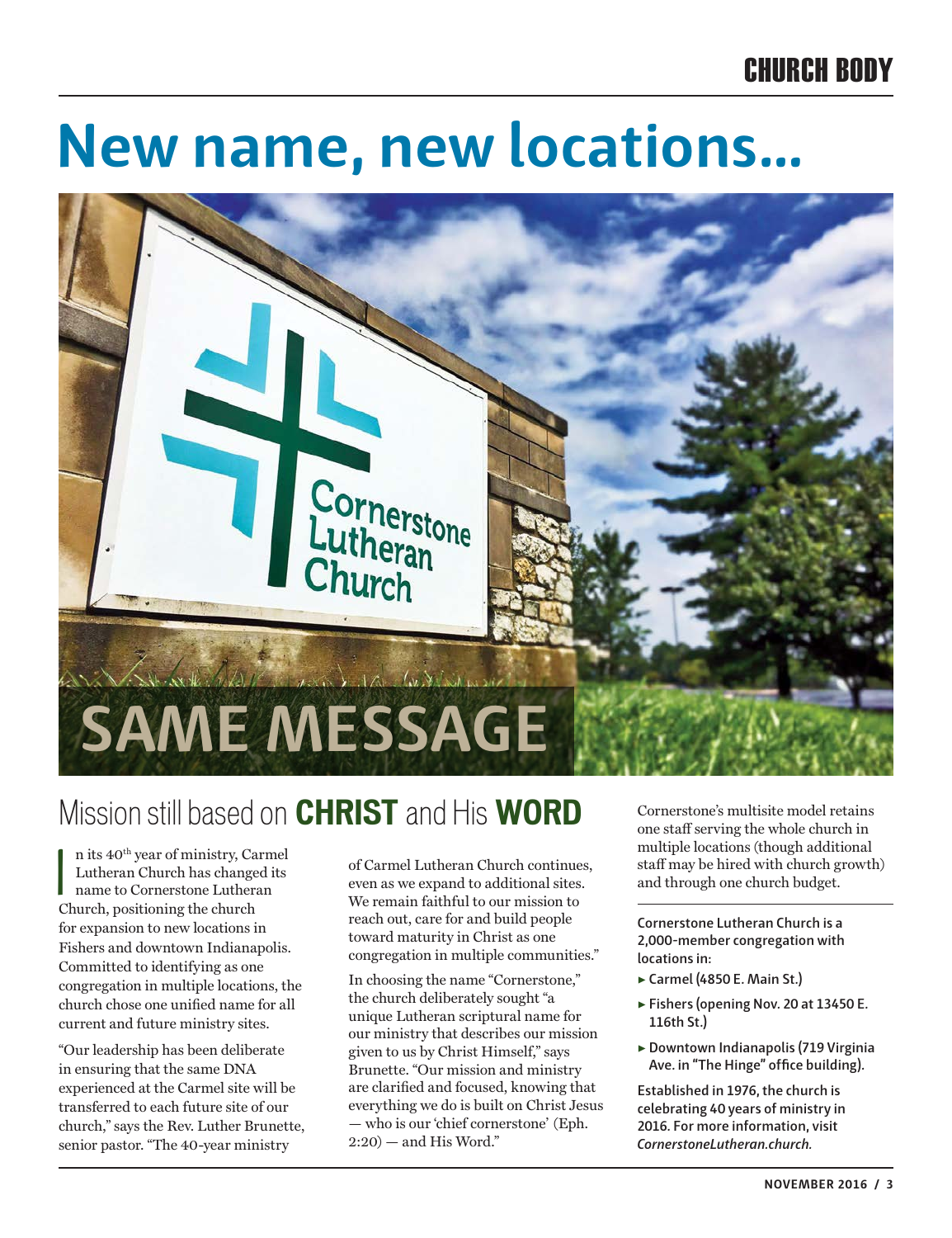# SPECIAL EVENTS

# **First conference a success**

Uur Shepherd Lutheran Church, Avon, partnered<br>
office to host an evangelism conference Sept. 9-10.<br>
Special thanks to the members of the district Council of with the Indiana District Outreach and Evangelism Special thanks to the members of the district Council of Congregational Outreach, who worked so hard to make this conference, a year in the making, a reality. Also thanks to the Rev. Daniel Lepley and his congregation for helping to make the event such a great success. The congregation went out of its way to provide attendees with a wonderful space to meet, learn, socialize and enjoy meals together.

Participants learned about various ways to reach out with the Gospel of Jesus Christ. Those attending the conference commented that they learned much and gained ideas for reaching out with the Gospel of Christ in their communities.

Many participants returned surveys evaluating the conference and overwhelmingly asked for another evangelism conference in the future, so stay tuned!



**Clockwise from top, conference attendees gather for food and fellowship; attendees included, from left, Chaplain Paul Lepley and Rev. Daniel Lepley; Rev. Dr. Lawrence Rast Jr., president, Concordia Theological Seminary, Fort Wayne, gave the keynote address.**

# New video captures **Outreach Kentucky** mission

magine a place in the Indiana District<br>where the majority of the people don't<br>attend a church of any kind. Or a place<br>in the Indiana District where there never magine a place in the Indiana District where the majority of the people don't in the Indiana District where there never has been a Lutheran Church—Missouri Synod congregation. That place is real, and it's Richmond, Ky.

"As our congregation watched the recent Outreach Kentucky video, we were struck by loss of the privileged place that the Church once had among us as we heard the sad voices of those living in the mess of our own American spiritual confusion," says the Rev. Peter Cage, pastor of St. Paul Lutheran Church and School, Fort Wayne. "People are crying out. They need the clear Word of God's love in Jesus and the support of all our congregations. May God bless the mission of Outreach Kentucky."

The Rev. Steve Schave, director of LCMS Church Planting and LCMS Urban & Inner-City Mission, said this after watching the Outreach Kentucky video:

"If you are not completely sure why we need to concentrate our efforts on church planting in the United States and calling missionaries to serve

domestically, then you need look no further than to this video. It captures perfectly the context of *Mission Field: USA …* a nation where even the Bible Belt is under a cloud of dark confusion and unbelief. I urge you to consider how you can support the work of Outreach Kentucky, to bear witness to the Gospel among college students and others who so desperately need the Good News in these dark and latter days."

Outreach Kentucky is a joint effort of The Lutheran Church—Missouri Synod and the Indiana District to plant a new congregation and campus ministry in Richmond.

**You can learn all about this vital mission, watch the five-minute Outreach Kentucky video and learn how you can support this mission by visiting** *in.lcms.org/outreach-kentucky***.**

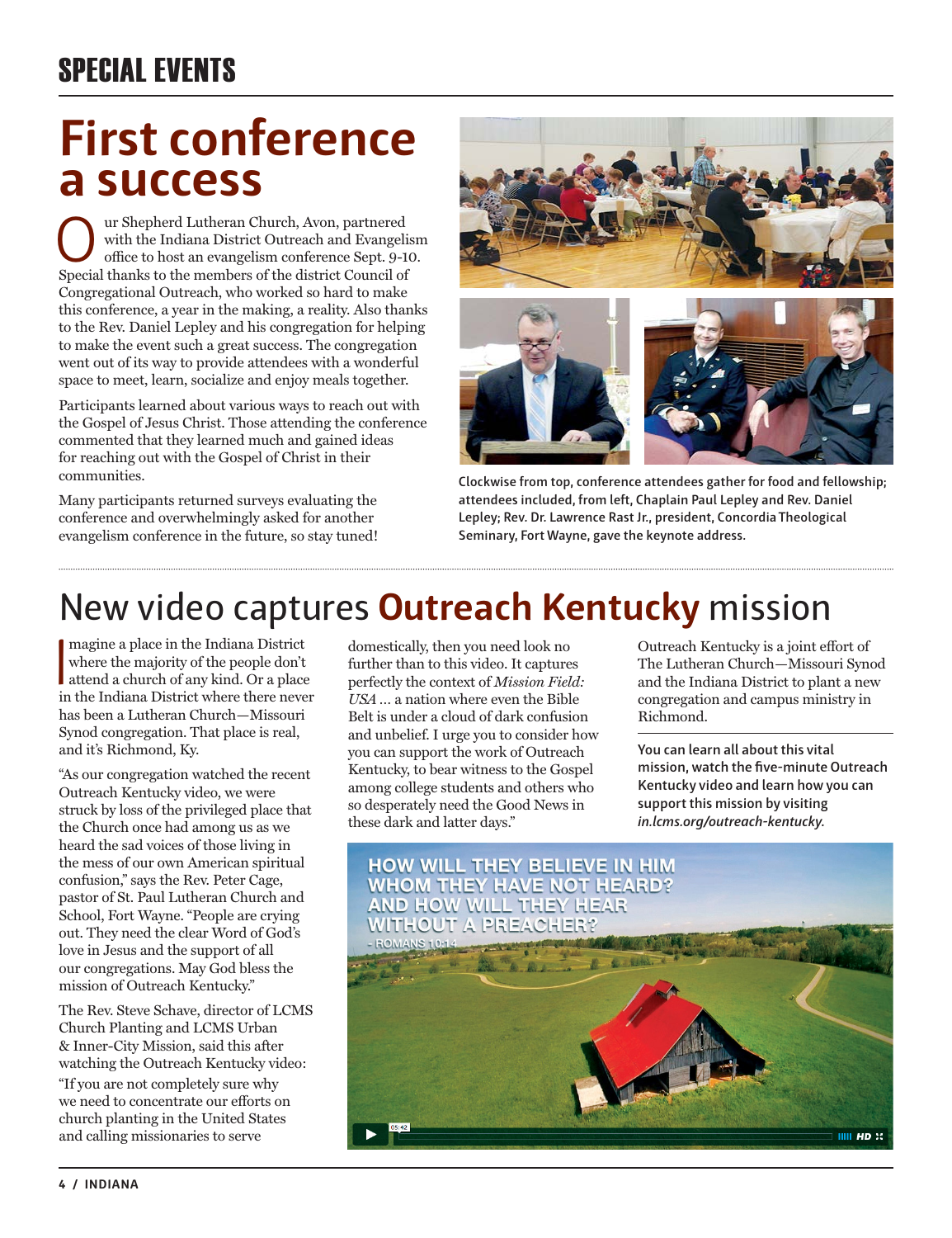# **STEWARDSHIP**

# Selfish vs. Selfless<br>
Movember

What's the first thing that comes to your mind when you hear "November?" Perhaps you think of Thanksgiving, no work, no school, a month until Christmas, or Black hear "November?" Perhaps you think of Thanksgiving, no work, no school, a month until Christmas, or Black Friday. Of course, when I was growing up, we didn't have a name for the day after Thanksgiving. Now everyone knows it as Black Friday, when merchants depend on a monster sales day to help finish the year (hopefully) in the black.

Of course, there's nothing wrong with finding a good deal — or with saving money. But all too easily, Black Friday can cause us to fall into the trap of thinking that we need all these sale items — for our family and ourselves. Jesus warns us against this kind of thinking in Luke 12:15 (NIV):



Perhaps we should take a cue from King David, who wrote in 1 Chron. 29:13-14 (NIV): "Now, our God, we give you thanks and praise your glorious name. 'But who am I, and who are my people, that we should be able to give as generously as this? Everything comes from You, and we have given you only what comes from Your hand.'"

David understood God's awesome love and generosity. He saw the joy in his people when they responded to God's love and care by giving to the building of the temple. It was David's prayer that their commitment and generous giving to the Lord would continue forever.

In this Thanksgiving month, we, too, need to remember that giving to God expresses our gratitude and thanksgiving and demonstrates our faith and obedience to Him. Just as Christ reached out to help the needy, so too can we use our lives and resources to do likewise.

"Therefore, as we have opportunity, let us do good to all people, especially to those who belong to the family of believers." **Gal. 6:10 (NIV)**

We may not be wealthy, but neither was the widow who gave her mite. Even in our smaller congregations, we can support our church's mission and ministry. By pooling our treasures of time, talents and money, we will enable our local church to spread the Good News of Jesus' love and saving grace to both the churched and unchurched. And that's worth remembering, not just in November, but all year through!

# **Go back in time — to Bethlehem**

ack by popular demand, Prince of Peace Lutheran Church, 3496 E. Morgan St., Martinsville, will present its fourth annual Bethlehem Walk from 7 to 10 p.m. on Friday, Dec. 9. This expanded live Nativity will take participants back in time to experience a night like no other, the night our Lord and Savior, Jesus Christ, was born.

The evening begins in the church sanctuary with a short introduction. Guests then proceed outside to walk through the gates of Bethlehem, where they encounter Roman guards and tax collectors, hear the words of the prophets and wise men, shop at the merchants' tents, encounter a variety of animals and visit the inn and the



stable. Prince of Peace members will serve cookies and hot chocolate in the fellowship hall following the walk.

Tickets for this event, issued in 20-minute time increments, are free and may be secured by calling the church office at 765-342-2004, by emailing *popchurchlcms@hotmail.com*, or by visiting *popmartinsville.org*.



## **Week of November 7**

- › Oklahoma District
- › Circuit 14
- › Our Shepherd, *Avon*
- › Christ, *Brownsburg*
- › Holy Cross, *Crawfordsville*
- › Peace, *Greencastle*
- › Messiah, *Indianapolis*
- › Living Christ, *Plainfield*
- › Immanuel, *Terre Haute*
- › **Mission:** Liberian Children's Mission, *New Life, Fort Wayne*
- › **RSO:** Bethesda Lutheran Communities, *Fort Wayne*

## **Week of November 14**

- › Pacific Southwest District › Circuit 19
- › St. Paul, *Columbus*
- › Bethlehem, *Greendale*
- › Holy Trinity, *Greensburg*
- › Faith, *Madison*
- › **Mission:** Burmese Buddhists, *New Life, Fort Wayne*
- › **RSO:** Camp Lakeview, *Seymour*

## **Week of November 21**

- › Rocky Mountain District
- $\frac{1}{2}$  Circuit 1
- › Grace, Dyer
- › St. Paul, *East Chicago*
- › Concordia, *Hammond*
- › Trinity, *Hammond*
- › Redeemer, *Highland*
- › Trinity, *Lowell*
- › St. Paul, *Munster*
- › Peace, *Schererville*
- › **Mission:** Burmese Muslims, *New Life, Fort Wayne*
- › **RSO:** Camp Lutherhaven, *Albion*

## **Week of November 28**

- › SELC District
- › Circuit 9
- › Promise, *Fort Wayne*
- › Martini, *New Haven*
- › St. Paul, *New Haven*
- › Christ, *Woodburn*
- › Zion, *Woodburn*
- › **Mission:** Burmese Karen, *Southwest, Fort Wayne*
- › **RSO:** Cedar Lake Lodge, *LaGrange, Ky.*

**Ken Schilf** Council of Resources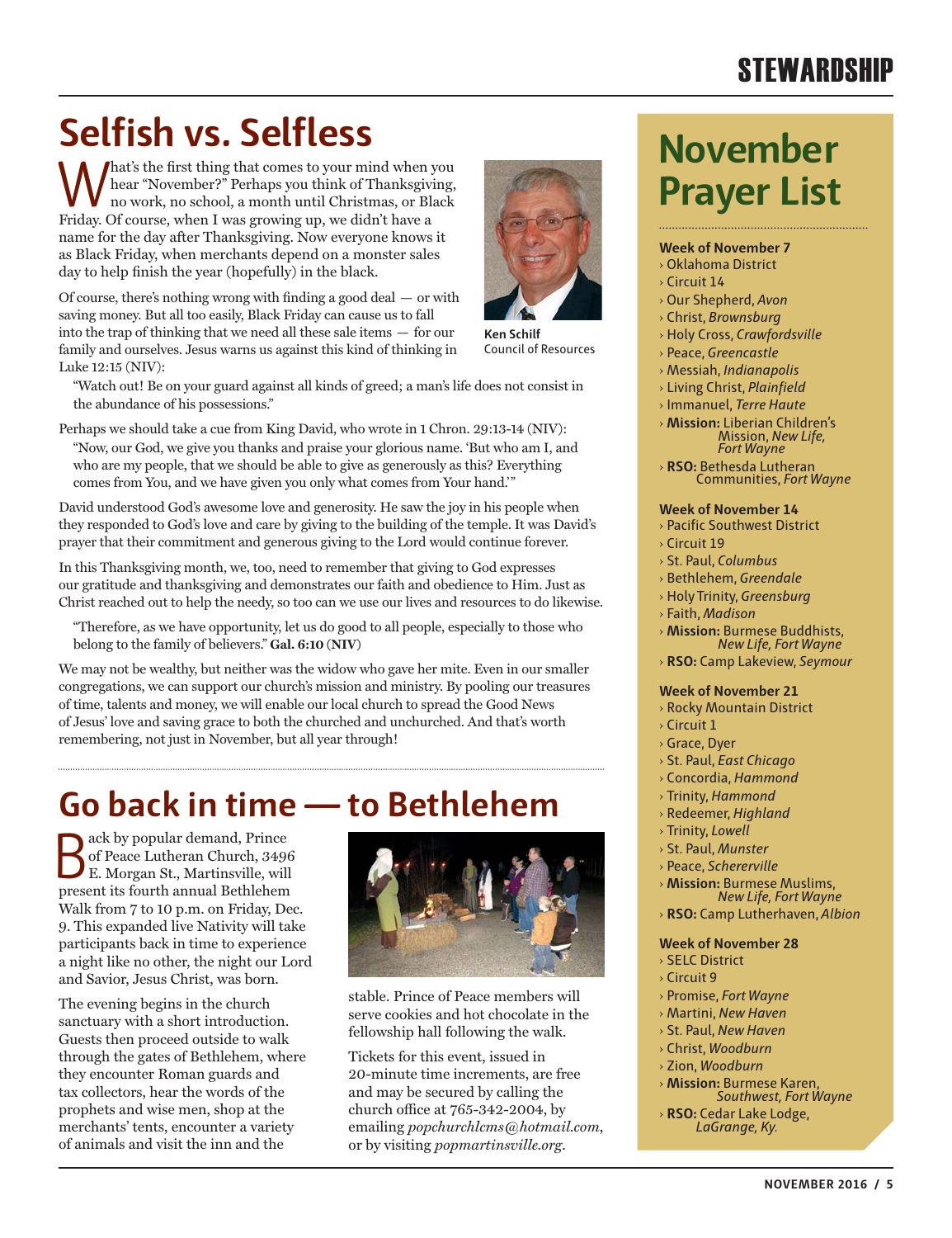# **CALENDAR OF EVENTS**

**Please add these important dates to your personal calendar as we look forward to a fun and fulfilling fall season.**

### **NOVEMBER 2-6**

Luther Hostel 2016, *Concordia Theological Seminary*

**3-5** National Rural and Small Town Mission Conference, *Wichita, Kan.*

### **6-8**

Good Shepherd Institute Conference 2016, *Concordia Theological Seminary, Fort Wayne*

**9-10** Circuit Visitors Conference, *Fort Wayne* 

**11-13** Indiana District Youth Gathering, *Columbus*

## **DECEMBER**

**23** The district office will close at noon **25** A blessed Christmas! **26** District office closed

## **JANUARY**

**4-6** LCMS Campus Ministry Conference, *College Park, Md.*

### **17-18** Symposium on Exegetical Theology —"The Spirit of Reformation Exegesis Today," *Concordia Theological Seminary*

**18-20**

Symposium on the Lutheran Confessions — "The 500th Anniversary of the Reformation Continuing the Celebration," *Concordia Theological Seminary*

## **22-28**

National Lutheran Schools Week — "Upon This Rock"

**27-29** LCMS Life Conference

## **FEBRUARY**

**10-12** "Katie Retreat" for pastors' wives, *Inn at DePauw, Greencastle*

# **SHARE YOUR NEWS!**

Do you have exciting news you'd like to see published in the Indiana District *Lutheran Witness*? We love to hear news and updates and see photos from around our district. Be sure to send in your news, especially if you enjoy writing or taking photos at church events.

## **The deadline for the January issue of The Lutheran Witness is Nov. 10.**

Your stories and photos are welcomed and most appreciated. Please send all submissions to Jan Koenig at **jan.koenig@ in.lcms.org** or mail to:

> **Lutheran Witness Editor LCMS Indiana District 1145 South Barr St. Fort Wayne, IN 46802**

Please remember that photos sent electronically should be in high-resolution, with a minimum of 300 dpi.

# **NOVEMBER BIRTHDAYS**

NOVEMBER 2 **Emma Melcher, 107 St. John, Monroeville**

NOVEMBER 4 Lois Schmidt, 95 Emmanuel, Fort Wayne Marge Sahlhoff, 94, Calvary, Plymouth

NOVEMBER 5 Lois Case, 92, Concordia, Greenwood William Terry, 92 Holy Cross, Fort Wayne

Ruth Pederson, 91, Faith, DeMotte NOVEMBER 6

Mildred Franke, 94 Bethlehem, Fort Wayne Rhea Bohnke, 90

St. John, Monroeville NOVEMBER 7 Jacqueline Bock, 90 Holy Cross, Fort Wayne

Norma Russell, 90 Immanuel, Seymour

NOVEMBER 8

Lily Harper, 94, Cornerstone, Carmel NOVEMBER 9

John Meiser, 92, Zion, New Palestine NOVEMBER 10

Pat Horman, 91 Emmanuel, Fort Wayne NOVEMBER 11 Anna Clymer, 92 Bethehem, Fort Wayne Ginny Voelker, 91 Holy Cross, Fort Wayne

NOVEMBER 12 **Nelda Dome, 103 Emmanuel, Tell City** Grace Wolf, 95, Calvary, Indianapolis Eleanor Peter, 93, Trinity, Dillsboro Carol Smith, 92, Zion, Decatur

NOVEMBER 13 Lucille Psilas, 98 Emmanuel, Fort Wayne Bill Eshcoff, 91 Holy Cross, Fort Wayne

NOVEMBER 14 Alta Boyce, 94, Trinity, Dillsboro

NOVEMBER 15 Treva Stahl, 94, Immanuel, Seymour Herbert Kleeman, 92, Zion, Garrett Marcella Sheets, 91 Bethlehem, Fort Wayne Paul Christensen, 90 Calvary, Plymouth Morgan Jones, 90, St. Paul's, Evansville Dorothy Lindstrom, 90 Concordia, Greenwood

NOVEMBER 16 Ruth Alice Carey, 99 St. Paul's, Fort Wayne Vivian Purvis, 97 Bethlehem, Fort Wayne Bettie Engelbrecht, 96 St. Paul's, Evansville

NOVEMBER 17 Audrey Schwicho, 90 Concordia, Greenwood

NOVEMBER 20 Luke Koch, 93, St. Paul's, Evansville

NOVEMBER 22 Amelia Nienaber, 92 St. Paul's, Evansville

NOVEMBER 23 Mary Lee Thompson, 91 Grace, New Albany

NOVEMBER 25 Emily Brown, 95 St. Peter, North Judson

NOVEMBER 26 Thomas Kalberer, 93, Trinity, Hobart Dale Schott, 91 Bethlehem, Fort Wayne

NOVEMBER 28 Harriett Kaiser, 95 Trinity Memorial, Merrillville

NOVEMBER 29 Helen Woodson, 97 St. Paul's, Evansville Catherine Snouffer, 90 St. Paul's, Fort Wayne NOVEMBER 30 Anna Cockerham, 91 St. John's, Vincennes

## **Belated Birthdays**

SEPTEMBER 9 Herman Guenin, 92 Bethlehem, Fort Wayne

SEPTEMBER 26 Elbert Fuhrmann, 94 Bethlehem, Fort Wayne

OCOTOBER 7 Bernie Biberdorf, 92 Cornerstone, Carmel

OCTOBER 10 Evelyn Baker, 91, Trinity, Evansville

OCTOBER 14 Walter Nielsen, 91 Bethlehem, Fort Wayne

OCTOBER 18 Joan Domrow, 91 Bethlehem, Fort Wayne

OCTOBER 14 Walter Nielsen, 91 Bethlehem, Fort Wayne

OCTOBER 26 Neletta Reidenbach, 92 Bethlehem, Fort Wayne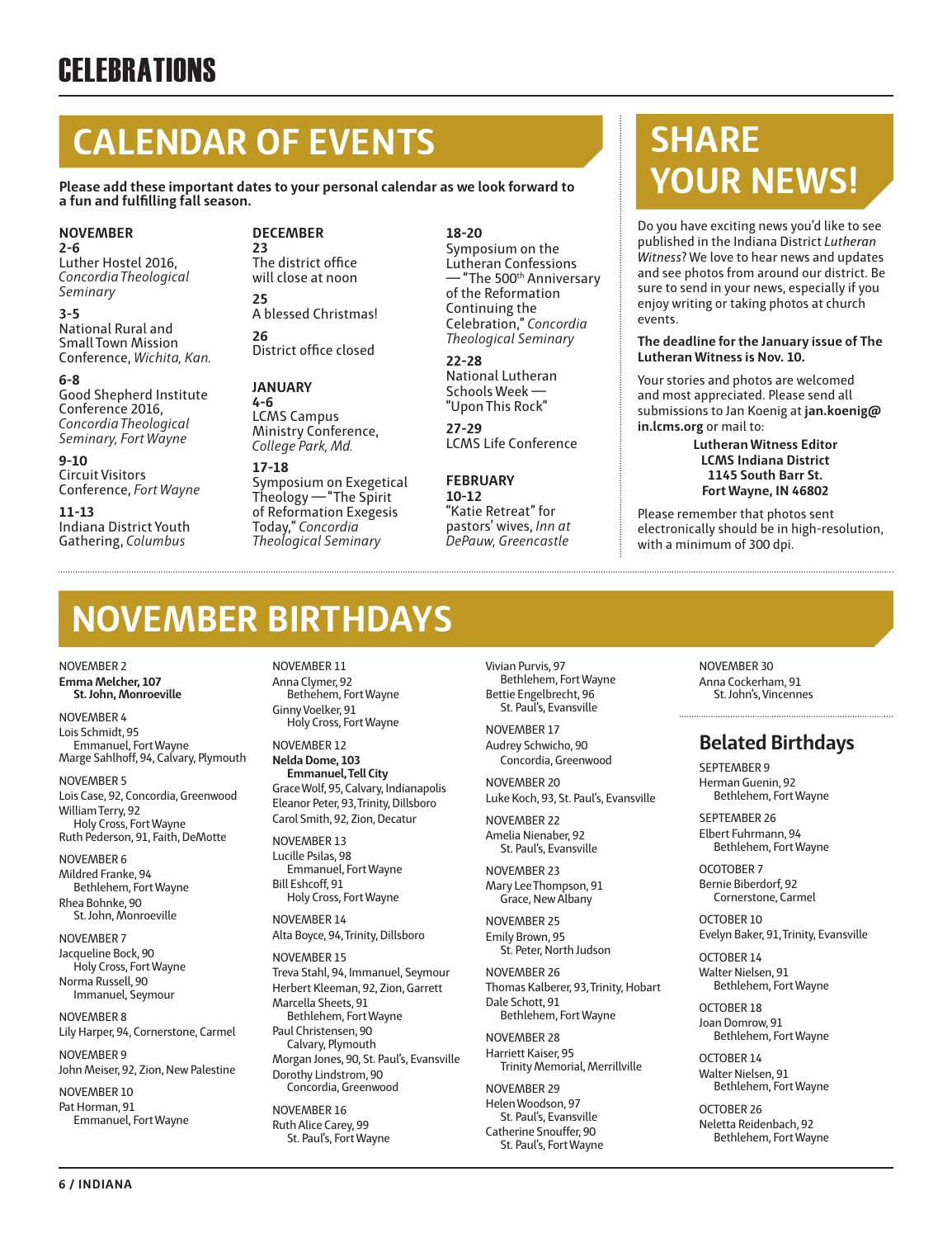# **CELEBRATIONS**

# **NOVEMBER ANNIVERSARIES**

### NOVEMBER 1

Mr. and Mrs. Don Koestring, 63 Our Redeemer, Evansville

NOVEMBER 2 Mr. and Mrs. Larry Peterson, 60 Immanuel, Tracy

NOVEMBER 3 Mr. and Mrs. Norm Jacobs, 60 Heritage, Valparaiso

NOVEMBER 4 Mr. and Mrs. Robert Fox, 66 St. Paul's, Bremen

NOVEMBER 5 Mr. and Mrs. George Wilson, 61 Emmanuel, Fort Wayne Mr. and Mrs. Steve Wilson, 50 Christ Irvington, Indianapolis

NOVEMBER 6 Mr. and Mrs. Phillip Konrad, 62 St. Peter, North Judson

NOVEMBER 11 Mr. and Mrs. Joseph Caruso, 56 St. John, Indianapolis. Mr. and Mrs. Jerry Gallmeyer, 54 St. Paul (Preble), Decatur

#### NOVEMBER 10

Mr. and Mrs. Harold Dodge, 77 St. James, Reynolds

Mr. and Mrs. Carl Wohlschlegel, 64 Faith, Louisville

Mr. and Mrs. Robert Handschy, 58 Calvary, Indianapolis Mr. and Mrs. Richard Braukhoff, 52

NOVEMBER 11

St. Paul's, Evansville

Mr. and Mrs. Glen Heideman, 54 Immanuel, Seymour Mr. and Mrs. Donald Bennett, 50 Immanuel, Seymour

NOVEMBER 16

Mr. and Mrs. Thomas Christianson, 58 Calvary, Plymouth Mr. and Mrs. Ronald Gordy, 53 St. James, Lafayette.

# **New pastor in Portage**

The Rev. Benjamin Ahlersmeyer was installed as pastor of St. Peter, Portage, on July 31. Participating in the celebration were, from left, (front row) the Revs. Robert Hauter, Marty Hufford, Kent Wartick, Juan Garcia, Daniel May, Benjamin Ahlersmeyer, Aaron Boerst, Michael Porter, Eric Schoech, Steven Ahlersmeyer; (middle row) James Wetzstein, Thomas Ahlersmeyer, Peter Ahlersmeyer; (back row) Richard Boshoven, John Albers, Alan Hellwege, Wallace Waite, Adam Ray, Donald Williams, Mark Fakih, Donald Langhoff and Paul Albers.

Mr. and Mrs. David Gunsett, 53 Zion, Decatur

NOVEMBER 18 Mr. and Mrs. Rudolf Czerny, 66 St. John, Indianapolis. Mr. and Mrs. Steven Smith, 55 St. John, Lanesville

NOVEMBER 21 Mr. and Mrs. Jack Baker, 71 Trinity, Evansville Mr. and Mrs. Charles Klasing, 63 Calvary, Indianapolis Mr. and Mrs. Bill Ayres, 58 St. John, Indianapolis Mr. and Mrs. Stanley Payne, 57 Emmanuel, Fort Wayne

NOVEMBER 23 Mr. and Mrs. Willis Baumgart, 66 St. John, Lanesville Mr. and Mrs. Erwin Schoch, 61 Grace, New Albany Mr. and Mrs. Gerald McFarland, 54 Calvary, Indianapolis Mr. and Mrs. Tim Halcomb, 53 Cornerstone, Carmel

## NOVEMBER 24

Mr. and Mrs. Arthur Rump, 71 St. John, Indianapolis Mr. and Mrs. Donnie Snyder, 60 Calvary, Plymouth Mr. and Mrs. James Such, 59 Trinity, Hobart Mr. and Mrs. Jack Huebschman, 55 Emmanuel, Tell City

NOVEMBER 25

Mr. and Mrs. Elmer Lenburg, 66 Trinity, Hobart Mr. and Mrs. Stan Wagner, 62 Zion, Garrett Mr. and Mrs. Lawrence Brown, 57 St. James, Lafayette Mr. and Mrs. Tom Oyer, 52 Calvary, Indianapolis Mr. and Mrs. Jerry Brown, 51 Immanuel, Seymour

Mr. and Mrs. Gerald Kanning, 51 Emmanuel, Fort Wayne

NOVEMBER 26 Mr. and Mrs. Donald Schneider, 66 Immanuel, Seymour Mr. and Mrs. Wayne Swart, 62 St. Paul's, Evansville Mr. and Mrs. Paul Eisert, 56 Shepherd of the Hills, Georgetown Mr. and Mrs. Leslie Ricks, 56 St. James, Lafayette Mr. and Mrs. John Hassel, 52 Trinity Memorial, Merrillville Mr. and Mrs. Bob Cook, 51 Zion, New Palestine Mr. and Mrs. George Corrie, 51

NOVEMBER 27 Mr. and Mrs. Russ Denzine, 62 Heritage, Valparaiso Mr. and Mrs. Kenneth Vandre Sr., 62 St. Paul's, Fort Wayne Mr. and Mrs. Raymond Becher, 58 Zion, Decatur Mr. and Mrs. Chuck Krueckeberg, 51 Zion, Decatur Mr. and Mrs. Jim Simpson, 51 Cornerstone, Carmel

Faith, DeMotte

NOVEMBER 28 Mr. and Mrs. Fred Mesenbrink, 52 Cornerstone, Carmel

NOVEMBER 29 Mr. and Mrs. Lynn Fox, 58 St. John, Indianapolis Mr. and Mrs. Robert Vatne, 53 Cornerstone, Carmel

NOVEMBER 30 Mr. and Mrs. Roger Roth, 59 Our Redeemer, Evansville Mr. and Mrs. Kenneth Kirkpatrick, 54 St. James, Lafayette Mr. and Mrs. Paul Schweiger, 53 Trinity Memorial, Merrillville

## **Belated Anniversaries**

SEPTEMBER 3

Mr. and Mrs. Edward Bultemeyer, 55 St. Johns (Bingen), Decatur Mr. and Mrs. Larry Bieberich, 50 St. Paul (Preble), Decatur

## SEPTEMBER 28

Mr. and Mrs. Gene Kaltoff, 53 Bethlehem, Fort Wayne

OCTOBER 7 Mr. and Mrs. Frank McMurry, 60 Cornerstone, Carmel

#### OCTOBER 8

Mr. and Mrs. John Nine, 61 Emmaus, Fort Wayne Mr. and Mrs. Tom Weigel, 61 Cornerstone, Carmel

#### OCTOBER 9

Mr. and Mrs. George Eldridge, Sr., 56 Emmaus, Fort Wayne Mr. and Mrs. Herman Franke, 52 Zion, Seymour Mr. and Mrs. Les Malmloff, 51 Cornerstone, Carmel

OCTOBER 12 Mr. and Mrs. Joe Schultz, 53 Cornerstone, Carmel

OCTOBER 17 Mr. and Mrs. Ed White, 51 Cornerstone, Carmel

OCTOBER 20 Mr. and Mrs. Paul Thune, 66 Cornerstone, Carmel

OCTOBER 28 Mr. and Mrs. Tom James, 60 Cornerstone, Carmel

OCTOBER 29 Mr. and Mrs. Ernie Roehm, 61 Cornerstone, Carmel

OCTOBER 30 Mr. and Mrs. Glen Ford, 52 Zion, Seymour